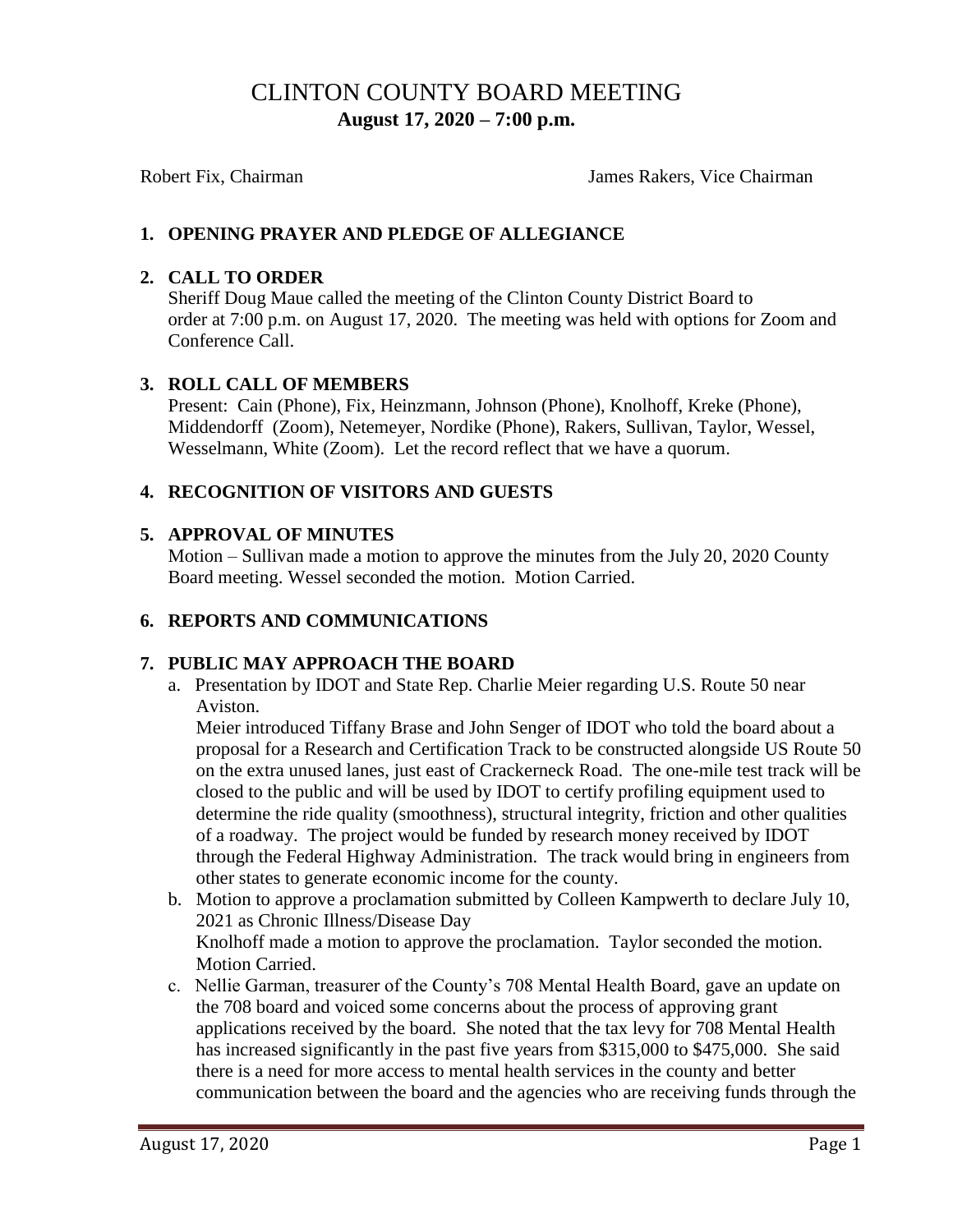708 Board for mental health services. She noted that some of the grant applications are incomplete. She said there is talk of adding mental health services when/if a new health department building is completed. She suggested that promoting this new building and increasing mental health services in the county should be a priority.

# **8. REPORTS/ANNOUNCEMENTS FROM ELECTED AND APPOINTED OFFICIALS**

## **9. STANDING COMMITTEES**

- a. Zoning/Subdivision Committee Craig Taylor No Report.
- b. Economic Development/Enterprise Zone Keith Nordike Nordike reported that from January 1 through mid-August, the county has had \$53,473,887 in projects under way in the Enterprise Zone. During the same time period, there were 157 building permits issued by county. This does not include the permits issued by municipalities throughout the county.
- c. Tourism Committee Matt Cain
	- 1. Motion to Approve County contribution of \$2,500 each for promotion of the 2021 Crappie USA and King Cat Fishing Tournaments on Carlyle Lake. The funding comes from the hotel/motel tax budgeted for the next fiscal year. It was noted that the city of Carlyle is donating \$5,000 per tournament. Cain made a motion for a roll call vote. Rakers seconded the motion. Cain (Yes); Heinzmann (Yes); Johnson (Yes); Knolhoff (Yes); Kreke (Yes); Middendorff (Yes); Netemeyer (Yes); Nordike (Yes); Rakers (Yes); Sullivan (Yes); Taylor (Yes); Wessel (Yes); Wesselmann (Yes); White (Yes). Motion Carried 14-0.
	- 2. A meeting of IllinoisSouth Tourism will be held via Zoom Video Conference on August 26 and will be attended by Jim Sullivan and Sandy Timmermann.
- d. Environmental Concerns/Unincorporated/Solid Waste Nelson Heinzmann No Report.
- e. Assessment Committee Bryan Wessel Wessel reported the 2020 declarations for sold properties for July 2020 were up 15 as compared to July 2019. Most of the township assessors have turned in their work. Supervisor of Assessments Linda Mensing reported that her office is training on the new tax and assessment software.
- f. Insurance/ICIT Larry Johnson

Johnson reported that his committee is postponing the implementation of the HopeJoy program until next spring. The committee agreed to cover certain weight-loss drugs for employees who meet specified criteria. Health insurance costs for the eighth month of this fiscal year, without reimbursements, were \$992,969.21 which is \$7,030.79 under budget or .7 percent under budget. With reimbursements, the costs were \$727,066.32, which is \$272,933.68 under budget or 27.3 percent under budget. The 025 Liability Fund has a balance of \$473,299.76, and the 016 Worker's Compensation Fund has a balance of \$34,095.30. Both remain the same as the previous month.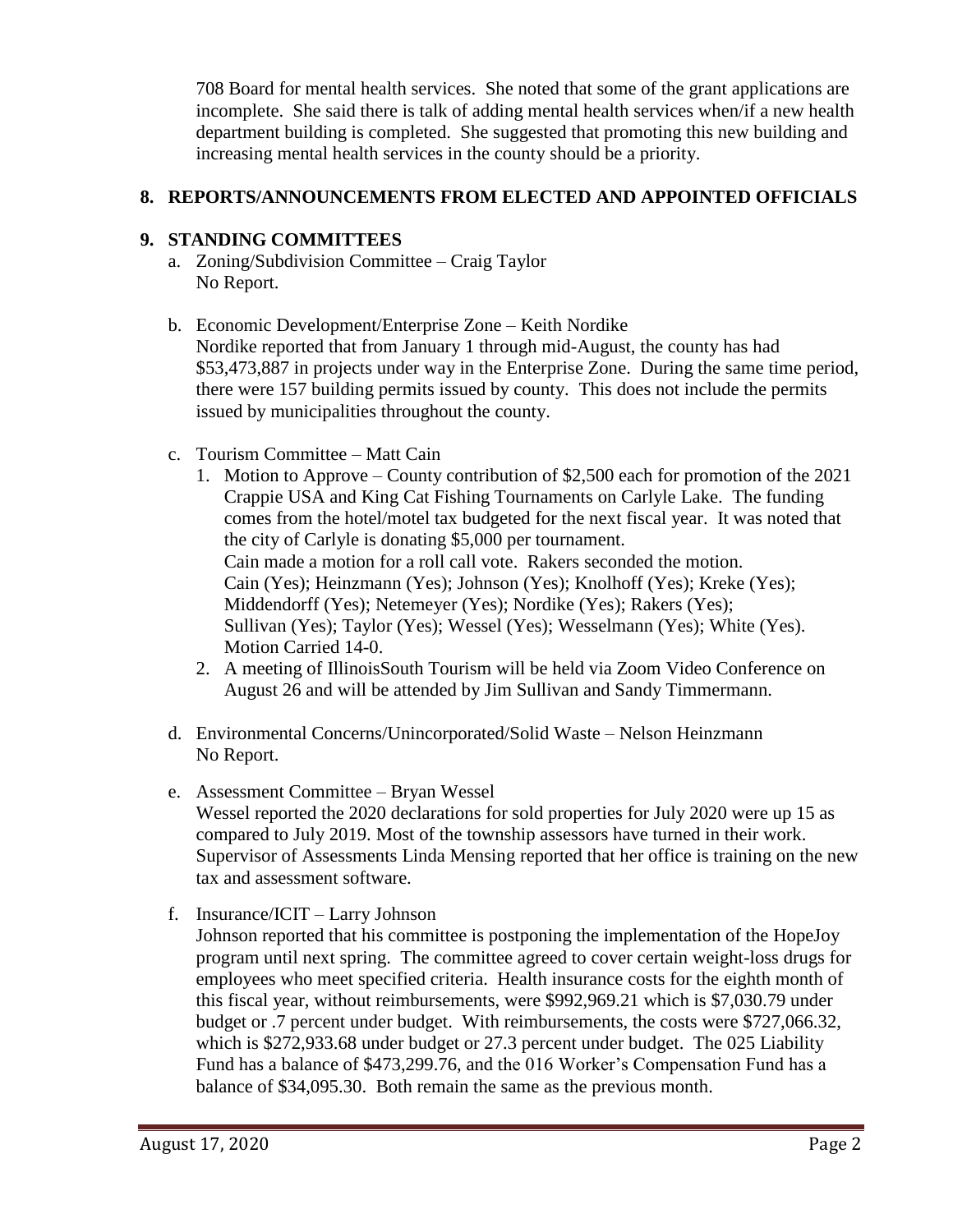- g. Facilities Committee Brad Knolhoff
	- Knolhoff reported that the roof on the jail is scheduled to be replaced on Aug. 29 or Sept. 12. A proposal to upgrade some of the lighting in the courthouse, especially the main lobby, is in the works. There was some concern voiced about moving forward with the new building for the health department in light of the current increased prices for lumber and materials. Discussion continued on proposed improvements to the animal control facility.
	- 1. Motion to Approve Agreement with Health Dept. to Rent Additional Space in the Annex for Contact Tracing Staff This is for the time period from August 2020 through May 2021 for \$2,500 per month. This will be financed by grant funding received by the health department. Cain made a motion for a roll call vote. Rakers seconded the motion. Cain (Yes); Heinzmann (Yes); Johnson (Yes); Knolhoff (Yes); Kreke (Yes); Middendorff (Yes); Netemeyer (Yes); Nordike (Yes); Rakers (Yes); Sullivan (Yes); Taylor (Yes); Wessel (Yes); Wesselmann (Yes); White (Yes). Motion Carried 14-0.
- h. Animal Control/County Farm Committee Craig Taylor Taylor reported that two of the employees have completed their second rounds of shots for the rabies vaccine and a third employee has completed her first round. Animal Control is currently taking in only friendly animals until the vaccine doses are completed. The committee looked into the purchase of a lift for the truck and will be looking for some surveillance equipment in the future.
- i. Education Committee James White No Report.
- j. Veterans Committee Bob Netemeyer No Report.
- k. Finance/Health/Revolving Loan Committee/General Services/Judiciary Jim Rakers
	- 1. Treasurer's Monthly Report Denise Trame
		- i. Motion Approval of Monthly Budget and Financial Report Rakers made a motion to approve the report. Heinzmann seconded the motion. Motion Carried.
		- ii. Knolhoff questioned the recent increase in Internet service expenses. The county budgeted \$32,000 and the expenses are currently at \$41,000.
- l. Law Enforcement/EMA/Welfare/Safety/Liquor Jim Sullivan Sullivan said the committee will meet August. 27.
- m. Road and Bridge Committee Bryan Wessel Behrens said the county was able to repair a section of bad concrete approaching the roundabout on North Walnut Street in Breese in conjunction with the state's painting of the Route 50 overpass. This enabled the county to utilize the traffic control devices already in place by the state. The highway department will accept tractor bids on Aug. 28. The committee is still reviewing projects to be financed through the REBUILD Illinois Program. The county has received two installments so far totaling a little over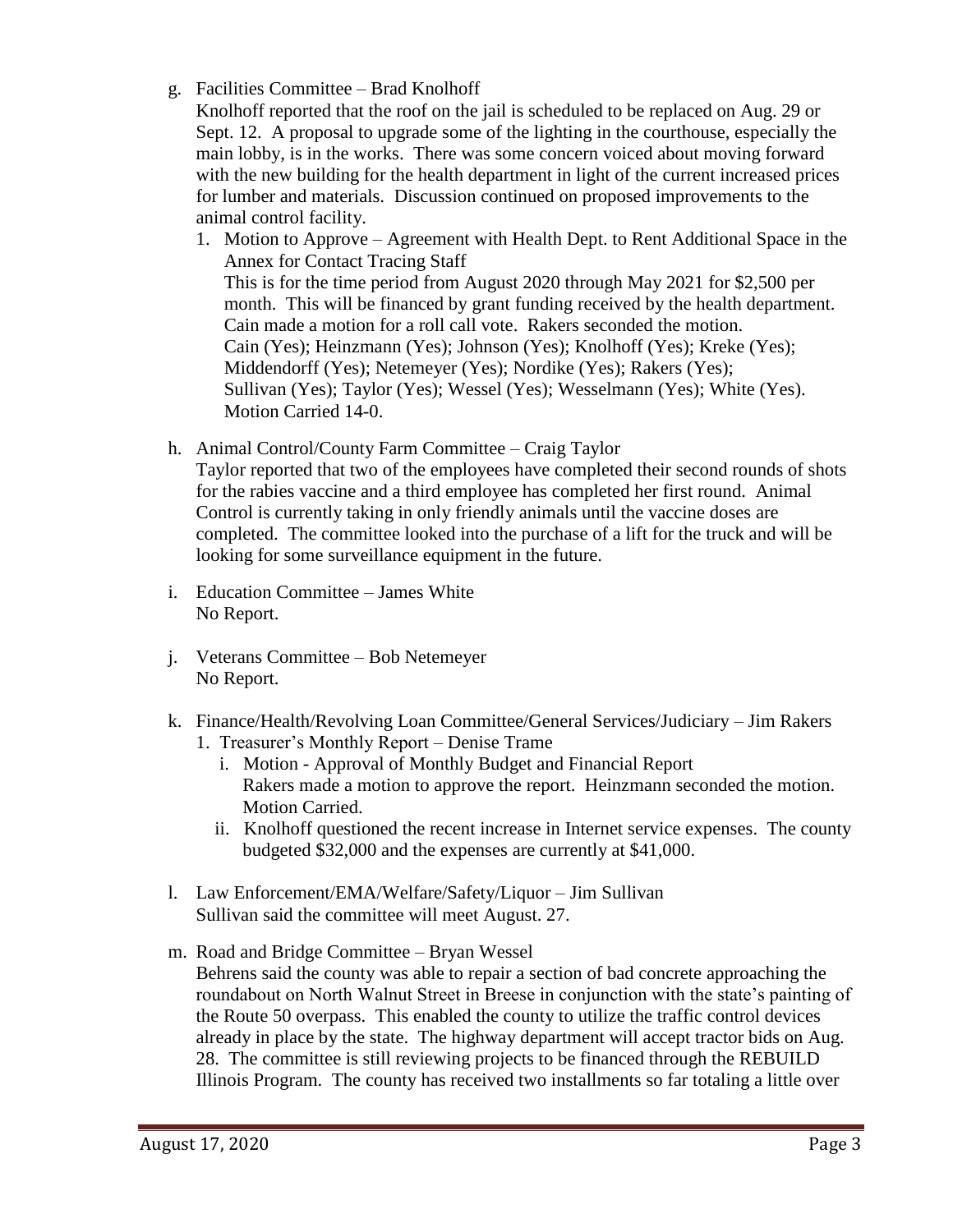\$500,000. The county is projected to receive \$1.6 million, and the money must be spent by 2025.

n. Personnel/Labor Committee – Mike Kreke Kreke reported that there is a PB grievance that has moved to the next step and the committee has not yet set a date for any negotiations with the Highway Department.

## **10. SPECIAL COMMITTEES**

- a. 708 Mental Health Board/Area Agency on Aging Brad Knolhoff The 708 Board met July 29 to approve grant applications; however, the action was tabled since no applications were presented. Several concerns were expressed by board members about better management of the grant program and ensuring that the funds are used for their intended purpose.
- b. County Health Brad Knolhoff
	- 1. Motion to Approve Health Department Monthly Report Knolhoff made a motion to approve the report. Netemeyer seconded the motion. Motion Carried.

Wessel questioned an incident that was brought to his attention in which a health department employee was present and monitoring attendance at a wedding at the Breese American Legion. Wessel said he is not saying that the action was right or wrong; he is just seeking more information. Knolhoff said he heard the same thing but has not heard anything officially from the health department.

 Knolhoff reported that for the month of July the Health Department ended with a surplus of \$153,446.71. The total surplus for the year is \$105,214. A large portion of that is an advance on the COVID-19 Contract Tracing Grant. The county's Environmental Health Coordinator has left her position and Stephanie Wuebbels has been hired as a replacement.

- c. GIS Committee Craig Taylor No Report.
- d. 911 Committee Mike Kreke

Kreke reported that with the startup of the 5G network, agencies may be required to pay for a portion of the "last mile" of the line; however, the actual length and cost of the connection is not know at this time. County IT director John Skain has been asked to be part of the implementation team for the 5G network throughout the state, so the county should have up-to-date information on the network's progress.

- e. Technology Support James White No Report.
- f. UCCI Jim Sullivan Sullivan presented updated information from UCCI about the new restrictions and requirements regarding COVID 19.